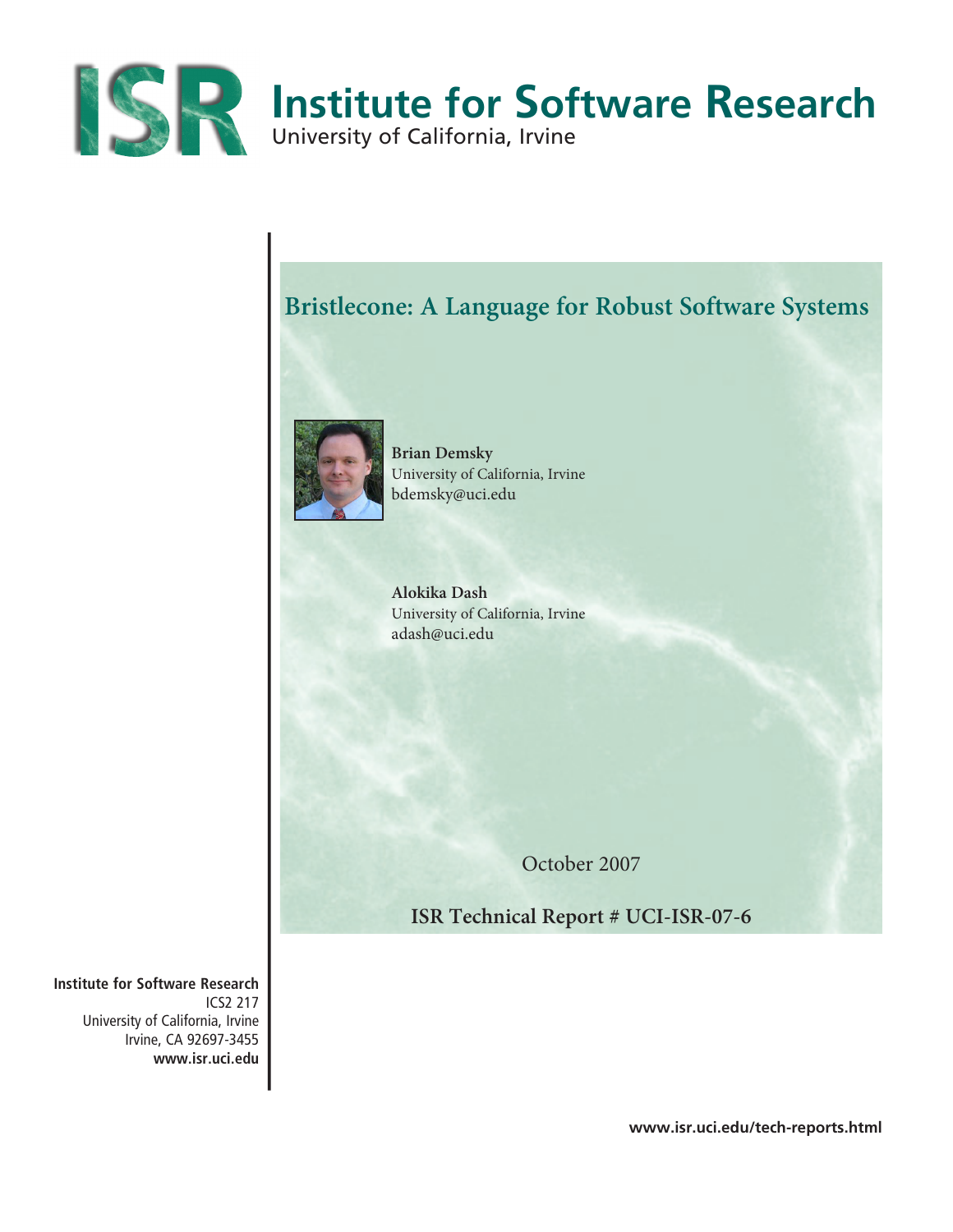# Bristlecone: A Language for Robust Software Systems

Brian Demsky and Alokika Dash Institute for Software Research University of California, Irvine {bdemsky, adash}@uci.edu

ISR Technical Report # UCI-ISR-07-6

October 2007

## Abstract

We present Bristlecone, a programming language for robust software systems. The Bristlecone language contains two components: a high-level organization specification component that describes how the software system's conceptual operations interact, and a low-level operational specification component that describes the sequence of instructions that comprise an individual conceptual operation. The Bristlecone implementation uses the high-level organization specifications to detect software errors, to recover the software system from an error to a consistent state, and to reason how to safely continue the software system's execution after the error.

We have implemented a compiler and runtime for the Bristlecone language. We have evaluated this implementation on three benchmark applications: a web crawler, a web server, and a multi-room chat server. We developed both a Bristlecone version and a multi-threaded Java version of each of the benchmark applications. We designed the Java versions of the benchmark applications to use threads to tolerate many software faults. We injected failures into each version of the benchmark applications and then observed the effects of the injected failures. We found that the Bristlecone versions of the benchmark applications were able to more successfully survive the injected failures.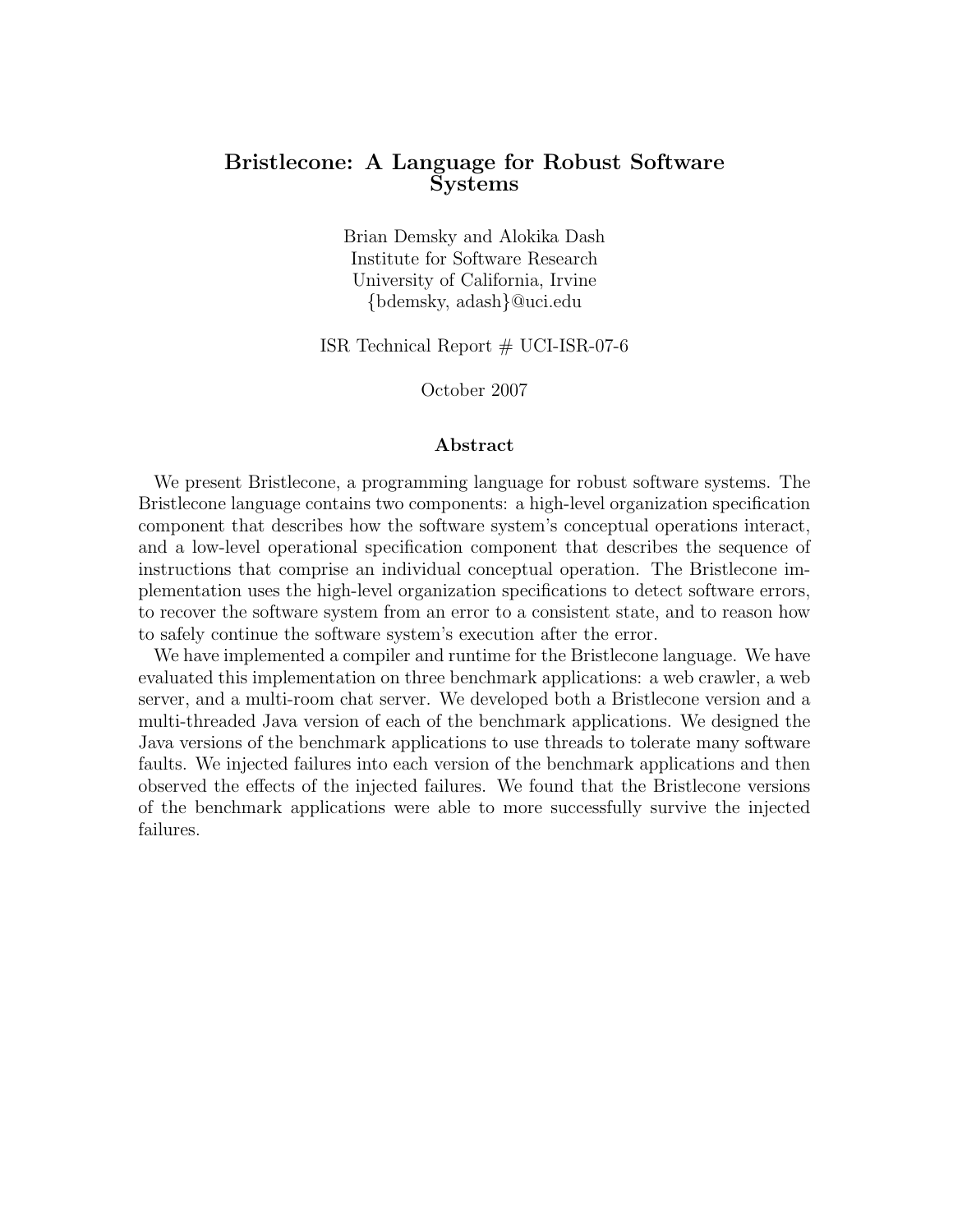# **Bristlecone: A Language for Robust Software Systems**

Brian Demsky and Alokika Dash Institute for Software Research University of California, Irvine

ISR Technical Report # UCI-ISR-07-6 October 2007

## ABSTRACT

We present Bristlecone, a programming language for robust software systems. The Bristlecone language contains two components: a high-level organization specification component that describes how the software system's conceptual operations interact, and a low-level operational specification component that describes the sequence of instructions that comprise an individual conceptual operation. The Bristlecone implementation uses the high-level organization specifications to detect software errors, to recover the software system from an error to a consistent state, and to reason how to safely continue the software system's execution after the error.

We have implemented a compiler and runtime for the Bristlecone language. We have evaluated this implementation on three benchmark applications: a web crawler, a web server, and a multiroom chat server. We developed both a Bristlecone version and a multi-threaded Java version of each of the benchmark applications. We designed the Java versions of the benchmark applications to use threads to tolerate many software faults. We injected failures into each version of the benchmark applications and then observed the effects of the injected failures. We found that the Bristlecone versions of the benchmark applications were able to more successfully survive the injected failures.

## 1. INTRODUCTION

Software faults pose a significant challenge to developing reliable, robust software systems. The current approach to addressing software faults is to work hard to minimize the number of software faults through development processes, automated tools, and testing. While minimizing the number of software faults is a critical component in the development process for reliable software, it is not sufficient: the faults that inevitably slip through the development and testing processes will still cause deployed systems to fail.

The key insight in this research is that many software errors propagate through software systems to cause further damage either through data structure corruption or control-flow–induced coupling between conceptual operations. We have developed Bristlecone, a programming language for robust software systems, to address the error propagation problem. The basic idea is to address error propagation by having developers write software systems as a set of decoupled tasks with each task encapsulating an individual conceptual operation. The developer also provides specifications that describe how these decoupled tasks interact and optionally what consistency properties should hold for data structures. The runtime checks for data structure consistency violations and monitors for illegal operations (such as illegal memory accesses or arithmetic errors) to detect software errors. If the runtime detects an error in the execution, the runtime rolls back the data structures to their state at the beginning of the task's execution, and then uses the task

specifications to adapt the execution of the software system to avoid re-executing the same error while still making forward progress.

Alternatively, we can view Bristlecone as a programming language that allows for a large space of possible execution paths for any given software system with an implicit ordering of how desirable any given path is. If the most desirable path results in an error, the runtime rolls back the execution enough to follow a different path thereby avoiding the error. The result is a robust software system that can continue to successfully provide service even in the presence of errors.

## 1.1 Bristlecone Language

Figure 1 gives an overview of the components in the Bristlecone system. We can view software systems as a composition of thousands of conceptual operations — in practice, the correct execution of any conceptual operation is likely to be independent of many of the other conceptual operations. However, many traditional programming languages force developers to linearize the conceptual operations of a software system. This linearization tightly couples these conceptual operations: if one conceptual operation fails, it is unclear how to safely execute any future conceptual operations.



#### Figure 1: Overview of the Bristlecone System

Bristlecone avoids artificially coupling operations by providing the developer with the *task* program construct. The developer uses a task to encompass a single conceptual operation. Tasks are represented in Figure 1 as rectangles. A set of task specifications loosely couple the tasks together. Each task contains a task specification that the runtime uses to determine (1) when to execute the task, (2) what data the task needs, (3) how the task changes the role this data plays in the computation, and (4) optionally, the data structure consistency properties that should hold when the task exits. If a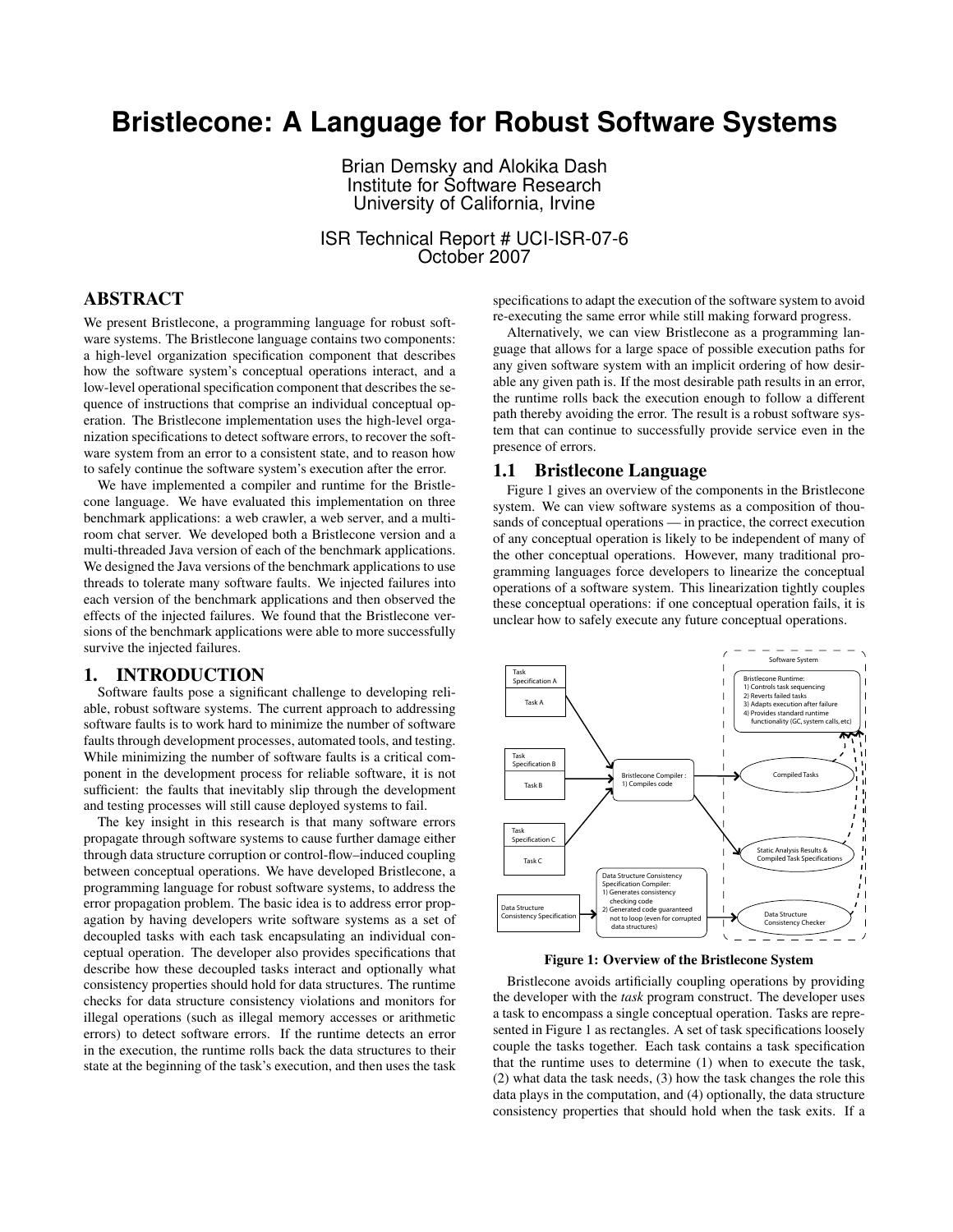task fails, the runtime uses the task specifications to reason how to adapt the future execution of the software system so that the execution does not depend on the failed task.

Software errors in one task can potentially silently corrupt data structures. Bristlecone can use developer-provided data structure consistency specifications to detect data structure corruption, enabling the Bristlecone runtime to take corrective action. These specifications are written in the data structure consistency specification language the first author developed in his previous work [13, 15]. These consistency specifications are represented by the rectangle labeled Data Structure Consistency Specification in Figure 1.

Bristlecone contains the following components (represented by rounded boxes in the figure):

- Bristlecone Compiler: The Bristlecone compiler compiles the tasks and task specifications. The ellipse labeled Compiled Tasks represents the compiled tasks.
- Data Structure Consistency Specification Compiler: The data structure specification compiler compiles the data structure specifications into code that checks that the data structure consistency specifications hold when the task exits. The ellipse labeled Data Structure Consistency Checker represents the generated repair code.
- Runtime: The runtime uses the compiled code and compiled specifications generated by the compilers (represented by the ellipses in the figure) to execute the software system. It uses the consistency checker to detect errors that silently corrupt data structures. The runtime then uses rollback to recover consistent data structures if it detects a software error. Finally, it uses the task specifications to determine when to execute the tasks and how to recover from errors.

## 1.2 Scope

Bristlecone is not suitable for all software systems. Certain computations, such as some scientific simulations, are inherently tightly coupled. While Bristlecone may detect errors in such software systems, it is unlikely to enable these systems to recover in any meaningful way. For other computations, it may be desirable for a software system to shut down rather than deviate from a specific designed behavior or produce a partial result.

Bristlecone is designed for software systems that place a premium on continued execution and that can tolerate some degradation from a specific designed behavior. For example, we expect that Bristlecone will be useful for financial server software, ecommerce systems, office applications, web browsers, online game servers, sensor networks, and control systems for physical phenomena. For applications like finance, Bristlecone can be used to develop software systems that only process error-free transactions and back out all changes that corrupt data structures, while still ensuring that cosmetic errors do not cause potentially expensive downtime. Ultimately, the software developer must decide whether using this approach is reasonable for a given software system.

This decision could depend on the environment in which a system is deployed. For example, in systems with redundant backup systems, we expect that developers would design the primary system to fail-fast and the backup system to be robust in the presence of errors.

## 1.3 Contributions

This paper makes the following contributions:

- Bristlecone Language: It presents a programming language which exposes both the conceptual operations and the ordering and data dependences between these conceptual operations to the compiler and runtime system.
- Recovery Strategy: It presents a strategy for repairing the damage caused by a software error and adapting the software system's execution in response to the error to enable it to safely continue execution.
- Experience: It presents our experience using Bristlecone to develop three robust software systems: a web crawler, a web server, and a multi-room chat server. For each benchmark, we developed both a Bristlecone version and a Java version. We designed the Java versions to be resilient: they use threads to tolerate failures. Our experience indicates that the Bristlecone versions are able to successfully recover from significantly more of the injected failures.

#### 2. EXAMPLE

We next present a web server example that illustrates the operation of Bristlecone. This web server has specialized e-commerce functionality and maintains state to track inventory.

As the example web server executes, the conceptual state or role of objects in the computation evolves. This evolution changes the way that the software system uses the object and can change the functionality that the object supports. For example, the Java connect method changes the functionality of a Socket object in a computation: after the connect method is invoked, data can be written to or read from that Socket object.

The Bristlecone language provides *flags* to track the conceptual state of an object. The runtime uses the conceptual state of the object as indicated by the object's flag to determine which conceptual operations or *tasks* to invoke on the given object. When a task exits, it can change the values of the flags of its parameter objects.

#### 2.1 Classes

Figure 2 gives part of the WebRequest class definition. The web server example uses instances of the WebRequest class to manage connections to the web server. The WebRequest class definition declares three flags: the initialized flag, which indicates whether the connection is in the initial state; the file\_req flag, which indicates that the server has received a file request from this client connection; and the write\_log flag, which indicates whether the connection information is available for logging.

```
class WebRequest {
  /* This flag indicates that the WebRequest
     object is in its initial state. */
  flag initialized;
  /* This flag indicates that the system has
     received a request to send a requested
     file. */
  flag file_req;
  /* This flag indicates that the connection
     should be logged. */
  flag write_log;
  ...
}
```
#### Figure 2: WebRequest Class Declaration

In many cases, the developer may need to invoke a task on multiple objects that are related in some way. Bristlecone provides a tag construct, which the developer can use to group objects together.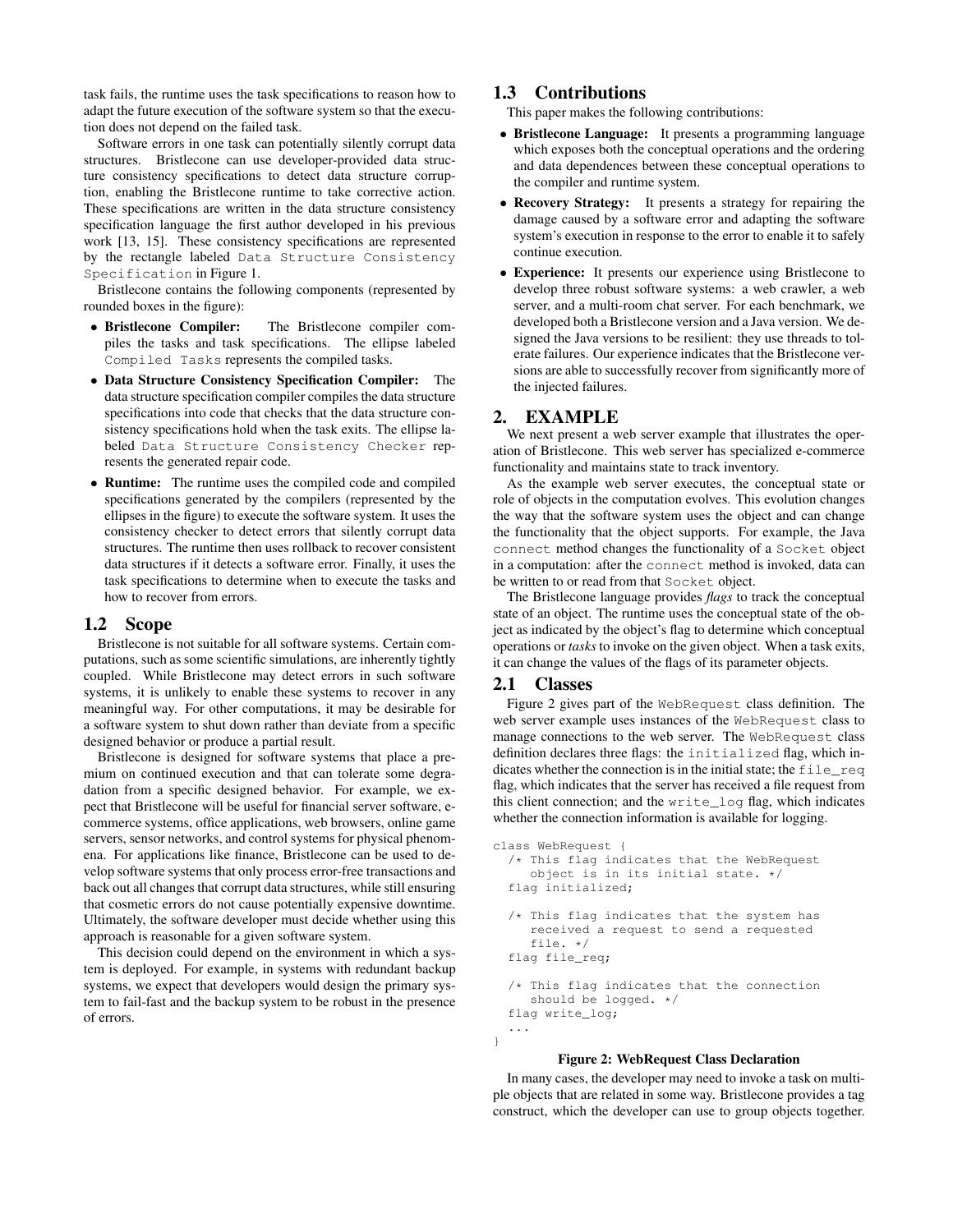New tag instances are created using tag allocation statements of the form tag tagname=new tag(tagtype). Such a tag allocation statement allocates a new tag instance of type tagtype and assigns the variable tagname to this tag instance. The developer can tag multiple objects with a tag instance to group them, and then use that tag instance to ensure that the runtime invokes a task on two or more objects in the group defined by the tag instance. For example, the example uses tags to group a WebRequest object with the corresponding Socket object that provides the TCP connection for that web request. Tag instances can be added to objects when the object is allocated, and they can be added or removed to or from a task's parameter objects when the task exits.

## 2.2 Tasks

Bristlecone software systems consist of a collection of interacting tasks. The key difference between tasks and methods is that the runtime invokes a task when the heap contains objects with the specified flag settings to serve as the task's parameters. Note that while the runtime controls task invocation, tasks can call methods. The runtime uses a task's specification to determine which objects serve as the task's parameters and when to invoke the task.

Each task declaration consists of the keyword task, the task's name, the task's parameters, an optional set of flag changes that occur when the task is invoked, and the body of the task. Figure 3 gives the task declarations for the web server example. The first task declaration declares a task named startup that takes a StartupObject object as a parameter and points the parameter variable start to this object. The declaration also contains a guard that states that the StartupObject object must have its initialstate flag set before the runtime can invoke this task. The runtime invokes the task when there exist parameter objects in the heap that satisfy the parameters' guard expressions. Before exiting, the taskexit statement in the startup task resets the initialstate flag in the StartupObject to false to prevent the runtime from repeatedly invoking the startup task.

Task declarations can contain constraints on tag bindings to ensure that the parameter objects are related. A tag binding constraint contains the keyword with followed by the type of the tag and the tag variable. For example, the task declaration task readRequest(WebRequest w in initialized with connection t, Socket s in IO\_Pending with connection t) ensures that the runtime only invokes the readRequest task on parameter objects where the first parameter object is bound to an instance of a connection tag and the second parameter object is bound to the same connection tag instance. When the task executes, the tag variable  $t$  is bound to that connection tag instance.

## 2.3 Error-Free Execution

Figure 4 gives a diagram of the dependences between tasks in the web server example. The ellipses in the graph represent tasks and the edges represent the control and data dependences between the tasks. The rectangle labeled Runtime initialization represents the initialization performed by the Bristlecone runtime. From this diagram, we can see that the web server performs the following operations in an error-free execution (although not necessarily in this order):

1. Startup: When a Bristlecone program is executed, the Bristlecone runtime creates a StartupObject object and then sets its initialstate flag to true. Setting this flag causes the runtime to invoke the startup task in our example. Note that the code never explicitly calls a task. Instead, the runtime keeps track of the status of the flags of objects in the heap and invokes a task when the heap contains objects with the specified

```
/* This task starts the web server */task startup(StartupObject start in initialstate) {
  ...
  ServerSocket ss=new ServerSocket (80);
  Logger l=new Logger() (set initialized to true);
  taskexit((start: set initialstate to false));
}
/* This task accepts incoming connection requests
   and creates a Socket object. */
task acceptConnection(ServerSocket ss in
    pending_socket) {
  tag t=new tag(connection);
  WebRequest w=new WebRequest(...)
    (set initialized to true) (add t);
  ss.accept(t);
  ...
}
/* This task reads a request from a client. */task readRequest(WebRequest w in initialized with
     connection t, Socket s in IO_Pending with
     connection t) {
  ...
  taskexit((w: set initialized to false, set
    file_req to true, set write_log to true));
}
/* This task sends the request to the client. */
task sendPage(WebRequest w in file_req with
     connection t, Socket s with connection t) {
  ...
  taskexit((w: set file_req to false));
}
/* This task logs the request. */task logRequest(WebRequest s in write_log, Logger
     l in initialized) {
  ...
  taskexit((s: set write_log to false));
}
```


flag settings to serve as parameters.

When the runtime invokes the startup task, the startup task creates a ServerSocket object to accept incoming connections to the web server. Next, it creates a Logger object to manage logging web page requests and sets its initialized flag to indicate that the object is ready to provide logging functionality. Finally, it resets the StartupObject object's initialstate flag to false to prevent the runtime from repeatedly invoking the startup task.

2. Accepting an Incoming Connection: At some point, the web server will receive an incoming connection request from a web browser. This causes the runtime to set the ServerSocket object's pending\_socket flag to true, which in turn causes the runtime to invoke the acceptConnection task with this ServerSocket object as its parameter. The acceptConnection task creates a WebRequest object to store the connections state and calls the accept method on the ServerSocket to create a Socket object to manage communication with the web browser. Note that the acceptConnection task creates a new connection tag instance to group the Socket object and WebRequest object together by binding this tag instance to the WebRequest object and then passing this tag instance into the accept method to bind the newly created Socket object.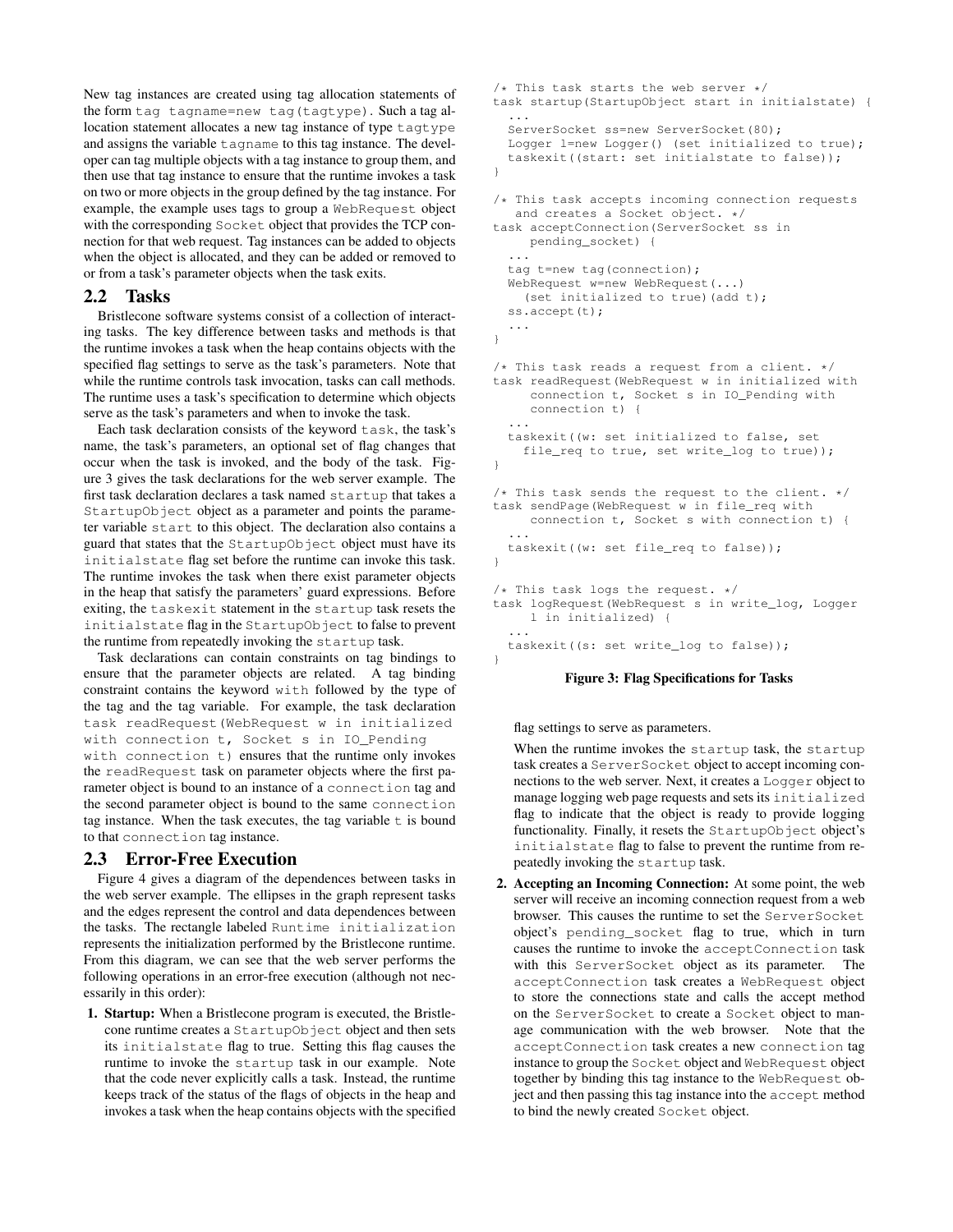

Figure 4: Task Diagram for the Web Server

- 3. Reading a Request: After a connection is established, the client web browser sends a web page request to the server. In response to this incoming web page request, the runtime sets the Socket object's IO\_pending flag to true<sup>1</sup>, which in turn causes the runtime to invoke the readRequest task. The readRequest task checks whether the server has received the complete request. $2$  If it has received the complete request, it sets both the file\_req flag and the write\_log flag to true and resets the initialized flag to false. These flag changes cause the runtime to eventually invoke both the sendPage and the logRequest tasks and prevents repeated invocations of the readRequest task on the same object.
- 4. Sending the Page: The runtime invokes the sendPage task when the WebRequest object's request\_processed flag is set to true. The sendPage task then reads the requested file and sends the contents of the file to the client browser. The sendPage task then resets the received\_request flag to false to prevent repeated invocations of the sendPage task.
- 5. Logging the Request: The runtime invokes the logRequest task when both the WebRequest object's write\_log flag is set to true and the Logger object's initialized flag is set to true. The logRequest task writes a log entry to record which web page was requested. The logRequest task then resets the write\_log flag to false to prevent repeated invocations of the logRequest task.

## 2.4 Error Handling

The Bristlecone runtime uses task specifications to automatically recover from errors. For example, suppose that the logRequest task fails while updating the Logger object. If the web server were written in a traditional programming language, it could be difficult to recover from such a failure. While some traditional languages provide exceptional handling mechanisms, using them effectively is challenging — the developer must both identify which failures are likely to occur and reason about how to recover from those failures. Alternatively, the program could simply ignore the failure. Unfortunately, if the web server were to simply ignore the failure, it could easily leave the Logger object in an inconsistent state, possibly eventually causing a catastrophic failure.

To address this issue Bristlecone tasks have transactional semantics — upon failure, the Bristlecone runtime aborts the enclosing transaction to return the affected objects, including the Logger object, to consistent states. The runtime then records that the logRequest task failed when invoked on the combination of those specific WebRequest and Logger objects. The runtime uses this record to avoid re-executing the same specific failure. At this point, the Bristlecone runtime has returned the web server to a known consistent state and must now determine how to safely continue the web server's execution.

The traditional problem with using transactions to recover from deterministic software faults is that after aborting a transaction the software system cannot make forward progress — retrying the same transaction will cause the system to repeat the same failure. Bristlecone solves this problem by using the flags, tags, and task specifications to determine which other tasks are safe to execute after the error. Although the software fault prevents the system from logging this request, since the file\_req flag is set to true, the task specification for the sendPage task allows the runtime to invoke the sendPage task. Therefore, the runtime can still safely serve the web page request.

The end result is that the software system is able to safely continue to execute even in the presence of software errors. Bristlecone is able to successfully isolate the effects of the error to a minimal part of the web server's execution — only a single task is aborted and the abort is logged. Without Bristlecone, the web server could potentially leave the Logger object in an inconsistent state, possibly causing the web server to fail to log future requests. If the web server written in a conventional language was designed to log request before serving a request, corruption of the log data structure could even cause the server to stop serving requests.

## 3. LANGUAGE DESIGN

The Bristlecone language includes a task specification language that describes how to orchestrate task execution. We intend that the developer will construct software systems as collections of loosely coupled tasks. Bristlecone introduces object flags to store the conceptual state of the object. Each task contains a corresponding task specification that describes which objects the task operates on, when the task should execute, and how the task affects the conceptual state of objects.

Bristlecone is an object-oriented, type-safe language with syntax similar to Java. Figure 5 presents the grammar for Bristlecone's task extensions. The developer includes a flag declaration inside a class declaration to declare that objects of that class contain the declared flag. Flag declarations use the flag keyword followed by the flag's name. The developer may optionally use the external keyword to specify that the flag is set and reset by the runtime system. External flags are intended to handle asynchronous events such as communication over the Internet or mouse clicks. External flags are intended to be declared in library code with the corresponding runtime component setting and clearing the external flag.

The developer can use tags to enforce relations between the parameters of a task. The developer can create new tags with the new tag statement and a tag type. Note that there may be many instances of a given type of tag. Each different instance of that tag is distinct — objects labeled by two different instances of the same tag type are not grouped together. The developer can bind tags to objects when an object is allocated or bind or unbind tags to or from

<sup>&</sup>lt;sup>1</sup>The IO\_pending flag is declared with the external keyword to indicate that the runtime manages setting and clearing this flag. The current runtime implementation of Bristlecone is singlethreaded and, therefore, uses non-blocking I/O. Future runtime implementations will support multiple concurrent tasks and (transactional) blocking  $I/O$   $[21]$ .

 $2$ Note that it is possible for client browser to split a long request across multiple packets and therefore it may be necessary to invoke the readRequest task multiple times to receive a single request.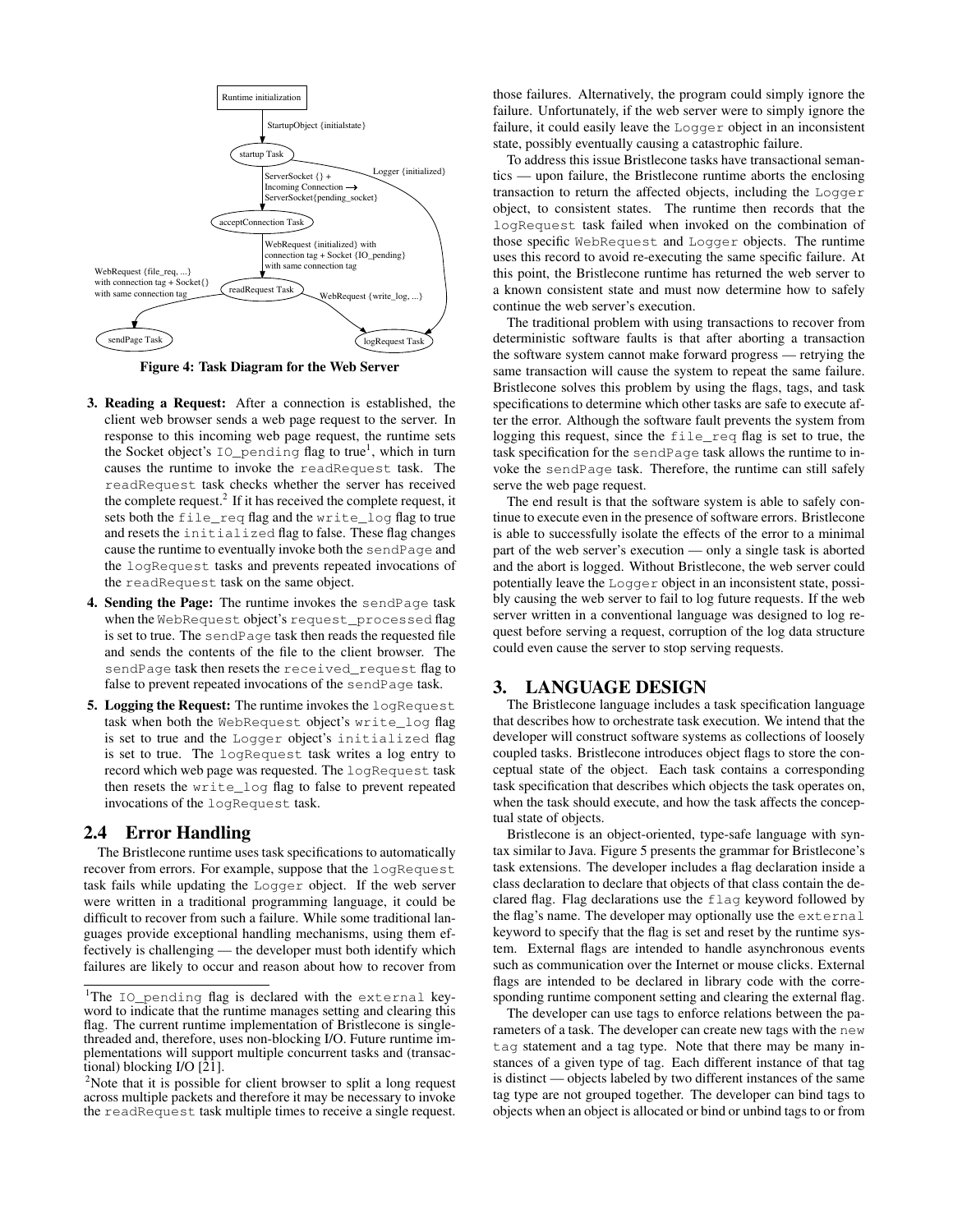| flagdecl       | $:=$     | flag $flagname$ ;   external flag $flagname$ ;        |  |
|----------------|----------|-------------------------------------------------------|--|
| taqdecl        | $:=$     | tagtype tagname;                                      |  |
| task decl      | $:=$     | task paramel task paramlist)                          |  |
| taskparamlist  | $:=$     | $taskparamlist, taskparam \mid taskparam$             |  |
| taskparam      | $:=$     | type name in flagexp $\vert$ type name in             |  |
|                |          | $flagexp$ with $tagexp$ ;                             |  |
| flagexp        | $\;:=\;$ | $flagexp$ and $flagexp   flagexp$ or $flagexp  $      |  |
|                |          | $!flagexp   (flagexp)   flagname   true$              |  |
| tager          | $:=$     | $tagexp, tagtype\ tagname   tagtype\ tagname$         |  |
| statements     | $:=$     | taskexit $(flagactionlist)$                           |  |
|                |          | $tagtagger = new tag(tagtype)$                        |  |
|                |          | new $name(params)(flagactions)$                       |  |
|                |          | new $name(params)(tagactions)$                        |  |
|                |          | new $name(params)(flagactions)(tagactions)$           |  |
| flagactionlist | $:=$     | $flag action list, var flag action   var flag action$ |  |
| params         | $:=$     | $\ldots$ tag tagname                                  |  |
| varflagaction  | $:=$     | (name : flagactions)                                  |  |
| flagactions    | $:=$     | flagactions, flagaction   flagaction                  |  |
| flagaction     | $:=$     | set <i>flagname</i> to bool                           |  |
| tagactions     | $:=$     | $tagactions, tagaction \mid tagaction$                |  |
| tagaction      | $:=$     | add $tagname$   clear $tagname$                       |  |
| flagname       | $:=$     | name                                                  |  |
| bool           | $:=$     | true   false                                          |  |
| assertionlist  | $:=$     | $assertionlist, assertion \mid assertion$             |  |
| assertion      | $:=$     | specificationame(bindinglist)                         |  |
| binding list   | $:=$     | $binding$ , binding   binding                         |  |
| binding        | $:=$     | var: expression                                       |  |
|                |          |                                                       |  |

#### Figure 5: Task Grammar

parameter objects at the task's exit.

The developer declares a task using the task keyword followed by the task's name, the task's parameters, and the task's code. Each task parameter declaration contains the parameter's name, the parameter's type, a flag guard expression that specifies the state of the parameter's flags, and an (optional) tag guard expression that specifies the tags the object has. The task may be executed when all of its parameters are available. A parameter is available if the heap contains an object of the appropriate type, that object's flags satisfy the parameter's guard expression, and that object contains any tag instances that the parameter's guard expression specifies. Bristlecone adds a modified new statement that specifies the initial flag settings and tag bindings for a newly allocated object. These take effect when the task exits.

Bristlecone contains a taskexit statement that specifies how the task changes the state of the flags or tag bindings of its parameter objects at that task exit point. The taskexit statement may optionally include the assert keyword to specify both a data structure consistency specification and the data structure for which the specification should hold on. These data structures specifications are written in the data structure specification language that the first author developed in his previous work [13, 15]. These consistency specifications can be automatically generated in many cases [14]. The runtime uses these consistency specifications to detect if the task has corrupted any data structures.

## 4. RUNTIME SYSTEM

The Bristlecone runtime is responsible for dispatching tasks, detecting errors, and recovering from errors.

#### 4.1 Task Execution

Recall that the task specification gives the guard expressions for all of the task's parameters and that the runtime executes a task when parameter objects are available that satisfy these guards. We next discuss how our implementation efficiently performs task dispatch. A naive approach to task dispatch could potentially be very inefficient — a parameter's guard expression is quantified over all objects in the heap!

#### *4.1.1 Parameter Sets*

The runtime maintains a *parameter set* for each parameter of each task. A parameter set contains all of the objects that satisfy the corresponding parameter's guard. For each object type, the runtime precomputes a list of parameter sets that objects of this type can potentially be a member of. When a task exit changes an object's flag settings or tag bindings, the runtime updates that object's membership in the parameter sets by traversing the precomputed list of possible parameter sets for the class and evaluating whether the object satisfies the guard expression to be a member of the parameter set.

Bristlecone also uses the parameter sets as root sets for garbage collection. Objects in Bristlecone are garbage collected if (1) the object is unreachable from any potential parameter objects and (2) the object cannot be a parameter object of any task as determined by membership in a parameter set.

#### *4.1.2 Task Queue*

A *task invocation* is tuple that includes both a task and bindings for that task's object parameters and tag parameters. An *active task invocation* is a task invocation that satisfies all of task specification's guards and can therefore safely be invoked by the runtime. The runtime maintains the *task queue* of all active task invocations and executes task invocations from this task queue.

Our implementation maintains a conservative approximation of the task queue — our implementation's task queue may contain a number of non-active task invocations in addition to all of the active task invocations. When an object is added to a parameter set, the implementation generates all active task invocations that bind that object to the corresponding parameter and then adds these active task invocations to the task queue. When an object is removed from a parameter set, our implementation does not remove task invocations from the task queue. Instead, before the implementation executes a task invocation in the queue, the implementation verifies that the task invocation is still active.

#### *4.1.3 Iterators*

We next describe how our implementation efficiently generates all active task invocations. Note that tag bindings restrict how parameter objects can be grouped together into a task invocation, and therefore, a naive implementation can needlessly explore many task invocations that do not satisfy tag guards. For example, the sendPage task in a web server may require both a WebRequest object and a Socket object tagged with the same connection instance as parameters. An efficient implementation must prune the search space of possible task invocations to avoid the overhead of exploring many task invocations that do not satisfy the tag guards.

Our implementation searches the parameter binding space using a sequence of iterators. It uses two iterator types: *object instance iterators* and *tag instance iterators*. Object instance iterators iterate over the objects in the corresponding parameter set that are compatible with all tag variable bindings made by previous iterators. In general, we expect that relatively few objects will be bound to a given tag instance and relatively few tag instances will be bound to a given object. Our implementation uses this expectation to optimize the object iterators: if the parameter has a tag guard with a tag variable that was bound by a previous tag iterator, the implementation optimizes the object iterator to only iterate over the objects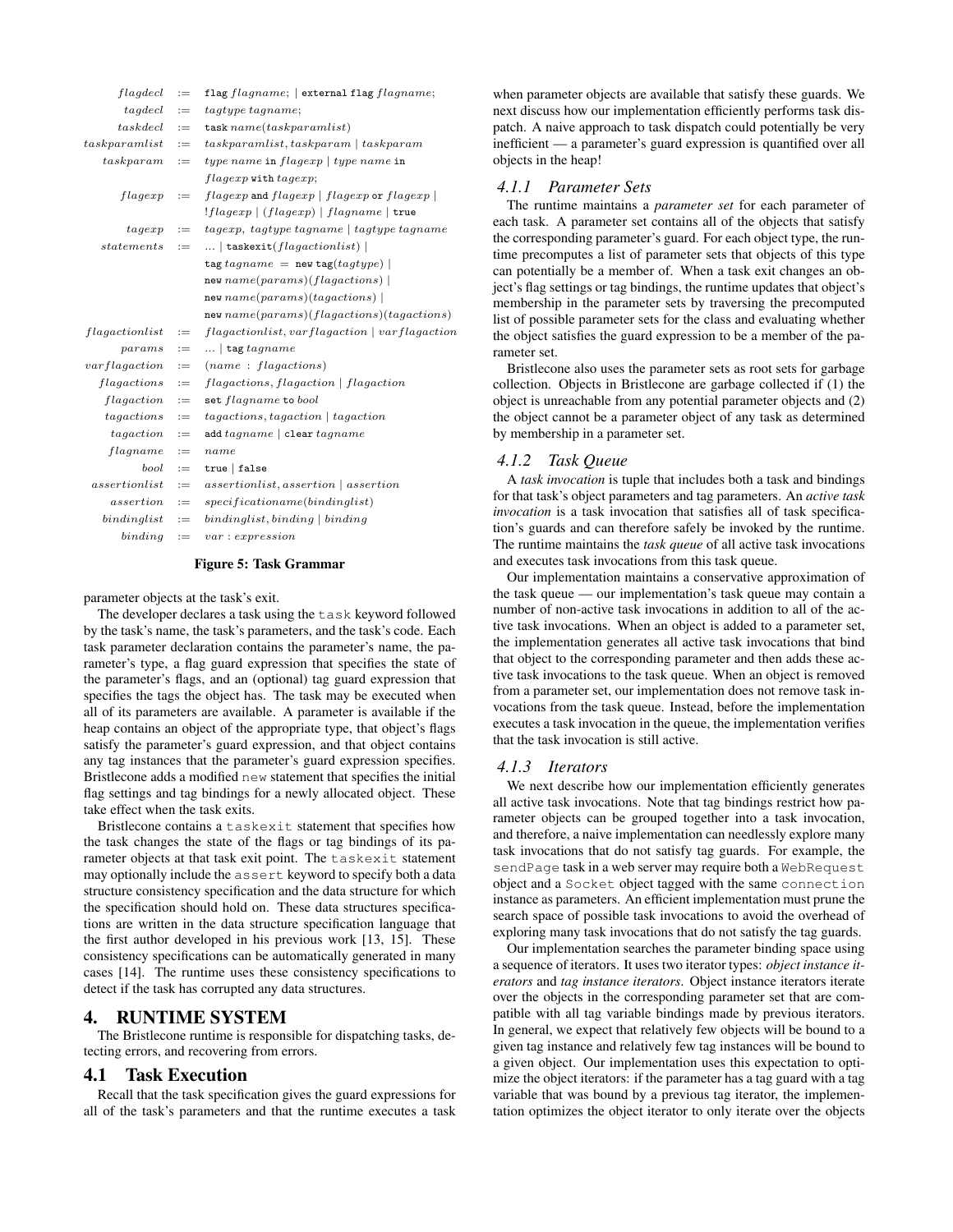bound to that tag instance. Tag iterators iterate over tag instances that are bound to an object. Tag iterators are used to bind the tag variables in tag guards to tag instances.

As described above, our iterators use the constraints provided by the tag guards to prune the search space. Note that the order of the iterators can affect the size of the search space that the implementation explores to generate all active task invocations. Our implementation precomputes iterator orderings for each parameter of each task. The implementation uses the following ordering priority:

- 1. Tag iterators have the highest priority. We expect that the set of iterated tag instances will be small and, therefore, tag bindings will substantially prune subsequent object iterations for parameters bound to the same tag variable.
- 2. Object iterators for parameters with tags that are bound by previous tag iterators.
- 3. Object iterators for parameters with tags that have not yet been iterated over.
- 4. Remaining object iterators have the lowest priority.

#### *4.1.4 Task Execution Semantics*

Tasks may fail either as a result of software errors, hardware failures, or user errors. If a task fails, it may leave data structures in inconsistent states. Further computation using these inconsistent data structures will likely have unpredictable and potentially catastrophic results. To avoid this problem, tasks in Bristlecone have transactional semantics — if a task fails, the Bristlecone runtime aborts the task's transaction.

Recall that a potential issue with the use of transactions in traditional programming languages is that after the system recovers to the previous point, the system may simply re-execute the same deterministic fault and that fault will cause the system to fail repeatedly in the same way. Bristlecone addresses this issue by using the flexibility provided by the task-based language to avoid reexecuting the same failure. The Bristlecone runtime records the combination of task and parameter assignments that caused the failure and uses this record to avoid re-executing the failed combination task and parameter assignments. Instead, the runtime executes other tasks to avoid retriggering the same underlying fault.

#### 4.2 Error Detection

Errors can cause the computation to produce incorrect results and corrupt data structures, potentially eventually causing the software system to perform unacceptably. Bristlecone uses runtime checks to detect errors, enabling the software system to adapt its execution. The Bristlecone runtime uses error detection routines to trigger recovery actions.

Bristlecone uses checks to detect many software errors. For example, the Bristlecone compiler generates array bounds checks. These checks verify that the software system does not read or write past the end of arrays. The Bristlecone compiler also generates the necessary type checks for array operations and cast operations. These checks ensure that the dynamic types of objects do not violate type safety.

The runtime uses hardware page protection to perform null pointer checks. These checks ensure that the software system does not attempt to dereference a null pointer or write values to the fields of a null pointer. The runtime also uses hardware exceptions to detect arithmetic errors including division by zero. Native library routines also signal errors to the runtime. For example, if a software systems attempts to send data over a closed network connection, the runtime will signal an error.

Software errors can also cause a program to loop. Looping can

prevent the software system from providing services. It is straightforward to incorporate time-outs to detect looping tasks. Bristlecone can generate code to check for data structure corruption using a set of data structure consistency specifications. These checkers enable the Bristlecone runtime to detect data structure corruption errors early. Some developers may find it easier to use an imperative language to express data structure consistency properties. It is straightforward to support imperative data structure consistency checks written in the Bristlecone programming language.

#### 4.3 Error Recovery

Bristlecone was designed to support reasoning about failures using the high-level task abstraction. In Bristlecone, a task either successfully completes execution or does not execute at all. The Bristlecone runtime uses checkpointing to implement this failure abstraction. Before a task is executed, the runtime creates a snapshot of all objects reachable from the task's parameters. If Bristlecone detects an error, it simply fails the entire task and uses this stored checkpoint to rollback the state affected by the failed task.

This recovery strategy greatly simplifies reasoning about the state of the software system after a failure. Restoring state from the previous checkpoint ensures that a failure does not leave partially updated data structures in inconsistent states.

Many software errors are deterministic. If Bristlecone reexecutes a failed task on the same parameters in the same state, it is likely that the task will fail again due to the same error. Bristlecone addresses this issue by maintaining a record of failures. For each failure, this record contains the combination of the failed task and the parameter assignments that failed. Bristlecone uses this record to avoid re-executing the same failures. To reason how to safely continue execution after the failure, the Bristlecone runtime uses the object flags to determine which tasks can be executed even though part of the computation has failed.

## 4.4 Debugging and Error Logging

While it is desirable for deployed Bristlecone software systems to make every effort to avoid failures, during the development phase this behavior can mask failures and therefore complicate the debugging process. To facilitate debugging, Bristlecone can be configured to fail-fast. The fail-fast mode ensures that developers will notice software errors during the development process.

Furthermore, both developers and system administrators often want to be aware of failures in deployed systems so that the underlying software faults, if any, can be fixed. Bristlecone contains a logging mechanism that records both the task that failed and the type of error. This log ensures that developers and system administrators are aware of failures in Bristlecone software systems and gives the developers a starting point for diagnosing the cause of the failure. Moreover, it would be straightforward to have the runtime record the state of the objects that caused the task failure by using the stored checkpoints. This information could help with debugging many software errors.

#### 5. EXPERIENCE

We next discuss our experiences using Bristlecone to develop three robust software systems: a web crawler, a web server, and a multi-room chat server.

#### 5.1 Methodology

We have implemented the Bristlecone compiler. Our implementation consists of approximately 22,400 lines of Java code and C code for the Bristlecone compiler and runtime system. The Bristlecone compiler generates C code that runs on both Linux and Mac OS X. The Bristlecone runtime uses precise stop-andcopy garbage collection. The source code for our compiler and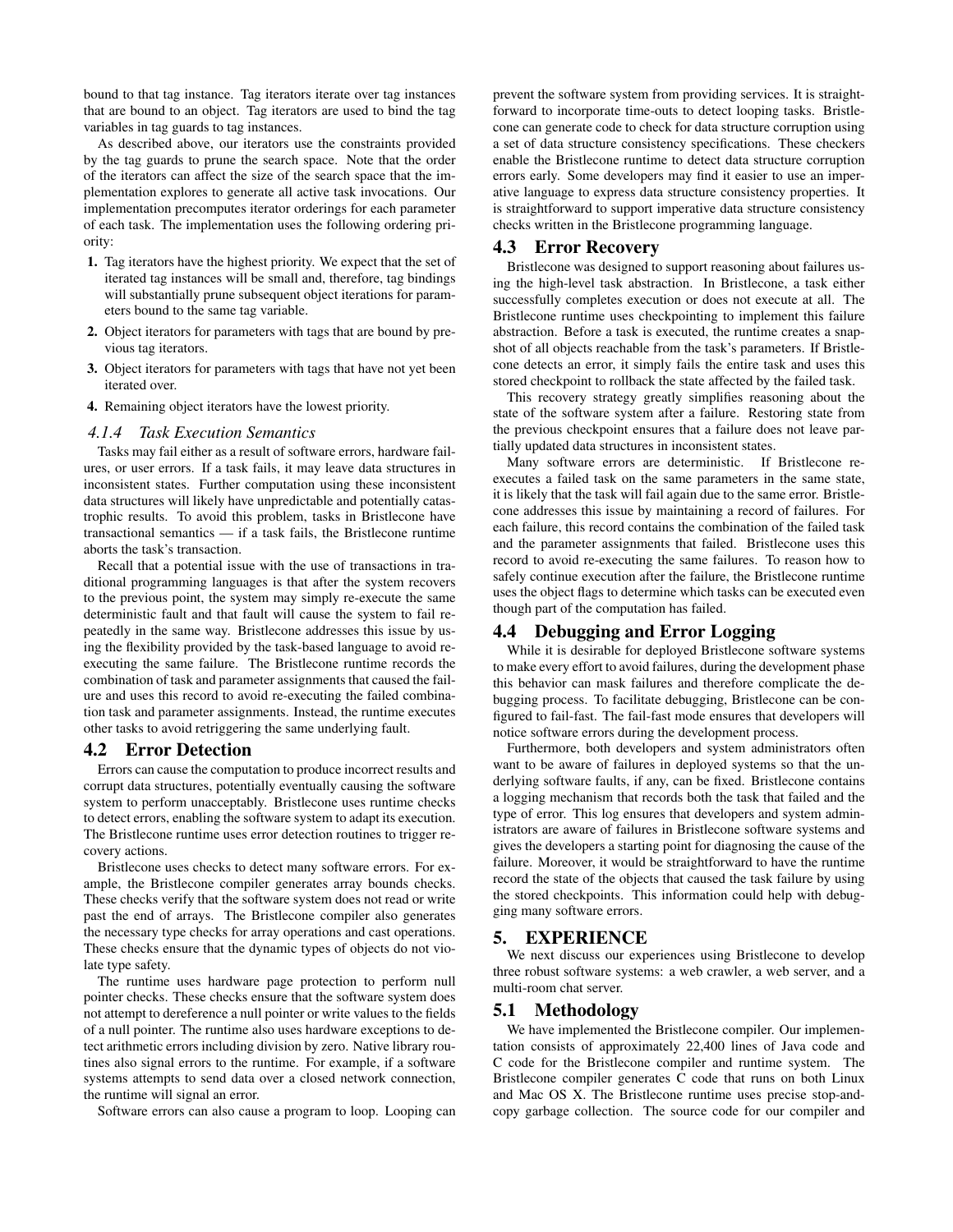runtime is available at http://newport.eecs.uci.edu/ ~bdemsky/bristlecone/. We ran the benchmarks on a Mac-Book with a 2 GHz Intel Core Duo processor, 1 GB of RAM, and Mac OS X version 10.4.8.

For each benchmark, we developed two versions: a Bristlecone version and a Java version. We designed the Java versions to tolerate faults by isolating components of the computation using threads. Without the use of threads to provide fault tolerance, the Java versions would have halted with the first failure.

We used failure injection to evaluate the robustness of the benchmark software systems. Our injected failures simulate the entire class of software faults that causes a failure in the same task that contains the fault. This fault class includes illegal memory accesses, failed assertions, failed data structure consistency checks, library errors, and arithmetic exceptions. We used the Bristlecone compiler to automatically insert failure injection code after each instruction. The failure injection code takes three parameters at runtime: the number of instructions to execute before considering injecting a failure, the probability that a failure will be injected, and the total number of failures to inject. For each benchmark, we selected the number of failures and then set the failure probability to ensure that the normal execution of the benchmark would reach the set number of failures.

## 5.2 Web Crawler

The web crawler takes an initial Uniform Resource Locator (URL) as input, visits the web page referenced by the URL, extracts the hyperlinks from the page, and then repeats this process to visit all of the URLs transitively reachable from the initial URL.

The Bristlecone version contains four tasks. The Startup task creates a Query object to store the initial URL that was specified on the command line and creates a QueryList object to store the list of URLs that the web crawler has extracted. The requestQuery task takes a newly created Query object as input, contacts the web server specified by the Query object, and then requests the URL specified by the Query object. The readResponse task reads the data that is currently available on the connection and then checks if the task has received the complete web page. The processPage task extracts URLs from the web page, checks the QueryList object to see if the crawler has seen this URL before, and then creates a Query object if the URL has not been seen before.

The Java version uses a pool of three threads to crawl web pages. Each thread dequeues a URL from a global list of pages to visit, downloads the corresponding web page, extracts URLs from the web page, and then stores any URLs it has not seen before into the global list of pages to visit.

We evaluated the robustness of the web crawler by developing both a workload and a failure injection strategy. Our workload consisted of a set of 100 web pages that each contain 3 hyperlinks to other web pages in the set. We used randomized failure injection to inject failures into the executions of the web crawlers. We injected 3 failures into each execution with each instruction having a 1 in 426,000 chance of failing.

We performed 100 trials of the experiment on each of the two versions. For each trial, we measured how many web pages the crawler downloaded. Figure 6 presents the results of the web crawler experiments. Without the injected failures, both versions download 100 web pages. With the inject failures, on average the Bristlecone version downloaded 91 out of 100 web pages and the Java version downloaded 6 out of 100 web pages. While most of the injected failures in the Bristlecone version only affect crawling single web page, failures that are injected into either the startup task

|                                |  | Java Bristlecone |
|--------------------------------|--|------------------|
| Web Pages Crawled (out of 100) |  |                  |

Figure 6: Summary of Web Crawler Benchmark Results

or the processing of the initial web page can affect crawling many web pages. Such failures prevent the Bristlecone version from discovering the URLs of any further pages and significantly lowered the Bristlecone version's average number of crawled pages.

## 5.3 Web Server

The web server benchmark contains features that are intended to model an e-commerce server. The web server maintains an inventory of merchandise and supports requests to perform commercial transactions on this inventory, including adding new items, selling items, and printing the inventory.

The Bristlecone version contains six tasks. The StartUp task creates a ServerSocket object to accept incoming connections, creates a Logger object to log the connections, and creates an Inventory object to keep track of the current inventory of merchandise. The AcceptConnection task processes incoming connections and creates a WebSocket objects to manage each connection. The ProcessRequest task reads the data that is currently available from the incoming connection and then checks if the task has received the complete request. When the complete request is available, the ProcessRequest task parses the request to determine whether the request is an e-commerce transaction or a simple file request.

The Transaction task processes e-commerce transaction requests. It first inspects the request to determine whether the request is to add new items to the inventory, to make a purchase, or to display inventory and then performs the requested operation. For example, after receiving a purchase request the task looks up the price of the item in the Inventory object, verifies that the item is available, and if so, decrements the inventory count for the item and adds the price of the item to the sales figure.

The SendFile task processes file requests. It opens the requested file, reads the file's contents, and writes the file's contents to the socket. The LogRequest task logs all of the requests to the log file.

The Java version of the web server uses a thread to monitor for incoming connections. When a new connection arrives, the server spawns a separate connection thread for that incoming connection. The server uses a global object to store the inventory values. This design isolates failures in connection threads to that specific request unless the failure corrupts the shared state. Note that unlike the Bristlecone version of the web server, a failure in a connection thread will prevent the server from performing any further operations for that connection including logging the request.

We evaluated the robustness of both versions of the web server by developing both a workload and a failure injection strategy. Our workload simulated web traffic to the server. Our workload consisted of a sequence of 4,400 transaction requests. Our failure injection strategy utilized the failure injection code described in the previous section.

We used failure injection to randomly inject 50 failures into the execution with a probability of injecting a failure after a given instruction of 1 in 2,100,000. We performed 200 trials on each of the two versions. For each trial we recorded whether the final inventory request was served, whether the final inventory was consistent, how many requests each version failed to serve, and how many request each version failed to log.

Figure 7 summarizes the results of the fault injection experiments with the web server. The Java version failed to serve the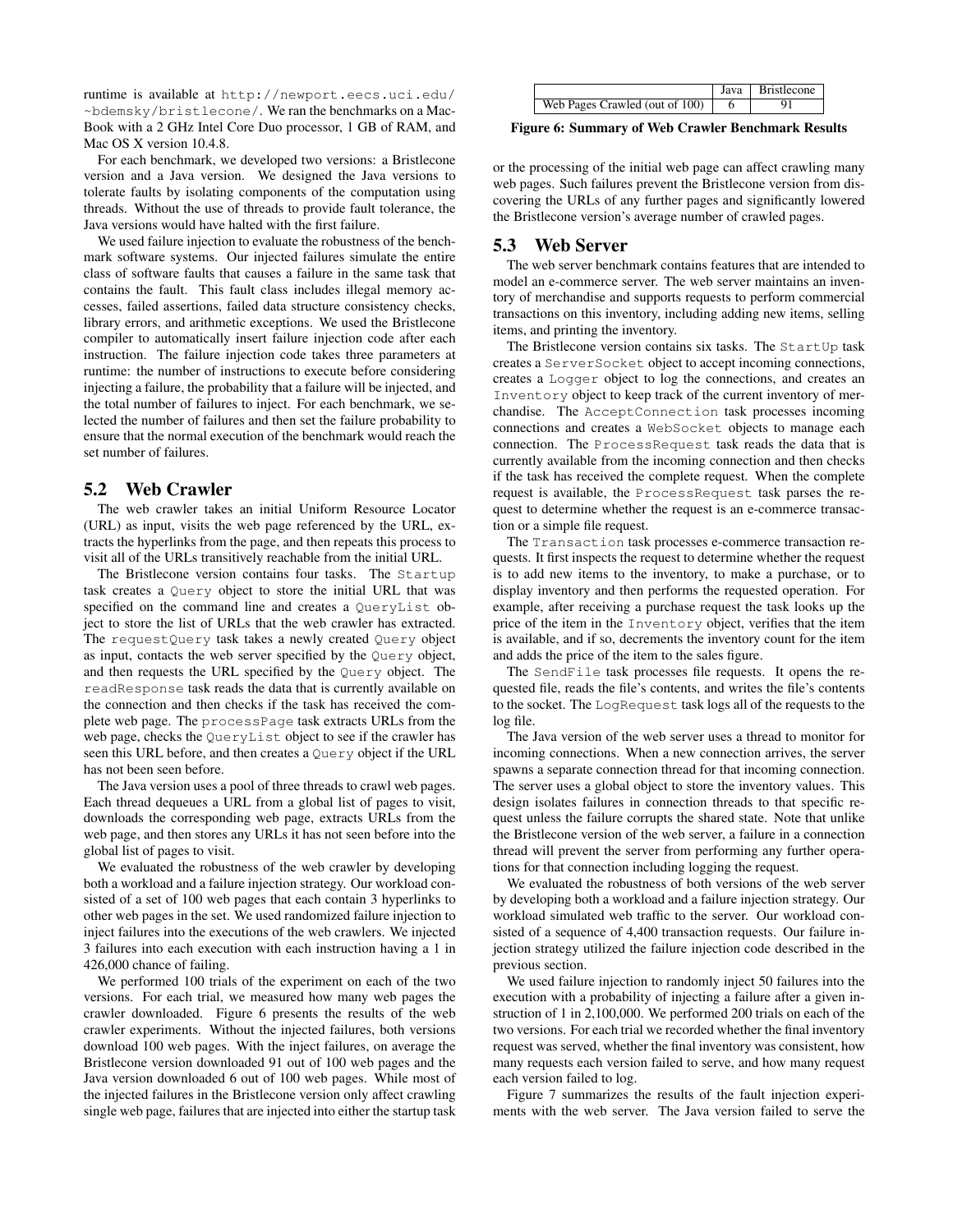|                                              | Java    | <b>Bristlecone</b> |
|----------------------------------------------|---------|--------------------|
| <b>Failures to serve Inventory Responses</b> | $4.5\%$ | 1.5%               |
| <b>Correct Inventory Responses</b>           | 68.6%   | 100%               |
| <b>Failures to Serve Request</b>             | 3.8%    | 2.2%               |
| Failures to Log Request                      | 3.9%    | 2.6%               |

Figure 7: Summary of Web Server Benchmark Results

inventory request in 4.5% of the trials while the Bristlecone version failed to serve the inventory request in 1.5% representing a threefold reduction in the number of failures to serve inventory requests. More importantly, while the Java version served correct inventory responses only 68.6% of the time, the Bristlecone version served the correct inventory response 100% of the time. The Java version failed to serve 3.8% of the web requests and Bristlecone version failed to serve 2.2% of the web requests, representing a 42% reduction in the failure rate. The Java version failed to log 3.9% of the web requests and Bristlecone version failed to log 2.6% of the web requests, representing a 33% reduction in the failure rate.

## 5.4 Chat Server

The multi-room chat server benchmark accepts incoming connections, asks the user to create a new room or select an existing room, and then allows users to chat with other users in the same chat room. The Bristlecone version contains six tasks. The StartUp task creates a ServerSocket object to accept incoming connections and a RoomObject to manage the chat rooms. The AcceptConnection task processes incoming chat connections. It creates a ChatSocket object to manage this connection and then sends a message to ask the user to select a chat room.

The ReadRequest task reads the user's chat room selection. It reads the currently available data from the incoming connection and checks if the chat server has received the complete chat room selection. When the complete room request has been received, the ProcessRoom task processes the request. If the requested room does not exist, it creates the requested chat room. It then adds the user to the requested chat room. The chat server stores the mapping of chat room names to the set of chat room participants and for each room, maintains a list of participants in the corresponding room.

The Message task processes incoming chat messages and stores these message in a Message object. The SendMessage task then reads these Message objects, parses the messages, and then sends the messages to all of the participants in the chat room. Note that a problematic message or other error condition that causes the SendMessage task to fail will not prevent the server from processing future messages from the same connection.

The Java version of the chat server uses a thread to monitor for incoming connections. When a new connection arrives, the server spawns a separate connection thread for that incoming connection. The server uses a global object to store the set of chat rooms. This design isolates failures in connection threads to the specific connect unless that failure corrupts the room list. Note that unlike the Bristlecone version of the chat server, a single failure in a connection thread will prevent the server from relaying any further messages from that connection.

We evaluated the robustness of both versions by developing both a workload and a failure injection strategy. Our workload simulated multiple users chatting on the server. Our workload sent a total of 800 messages. Our failure injection strategy utilized the failure injection code described in the previous section.

We used failure injection to randomly inject 10 failures into the execution with a probability of injecting a failure after a given instruction of 1 in 270,000. We performed 100 trials on each of the two versions. For each trial we recorded how many messages were successfully transmitted.

In the presence of the injected failures, the Java version failed to deliver 39.9% of the messages and the Bristlecone version failed to deliver 19.3% of the messages, representing a factor of two reduction in the failure rate.

## 5.5 Experiences Writing Bristlecone Applications

We have developed Bristlecone and Java versions of three different benchmark applications. In general, we found writing Bristlecone applications to be straightforward. Typically, writing the Bristlecone version of an application simply requires reorganizing the application's code.

The Bristlecone versions of the benchmarks were approximately the same size as the Java versions. The Bristlecone version of the web crawler contained 20% fewer lines of code than the Java version, the Bristlecone version of the web server contained 2% more lines of code than the Java version, and the Bristlecone version of the chat server contained 5% more lines of code. The Bristlecone version of the web crawler was shorter because it did not require an auxiliary data structure to store queries.

#### 5.6 Performance

Although Bristlecone uses standard compilation techniques for the code inside of methods and tasks,it incurs extra overheads to support transactions and task invocation. Our current runtime implements transactions using a combination of checkpointing and single-threaded execution. We have measured the checkpointing and task invocation overhead of our current implementation to be 4.7 microseconds per task invocation on a 3 GHz Pentium-D machine for a microbenchmark. Researchers have developed efficient hardware or software transactional memory implementations [39, 3, 22, 42, 23, 24, 29, 20] that could be used to lower the transaction implementation overhead. In the future, static task scheduling could be used to statically schedule a sequence of task invocations to reduce the task invocation overhead.

#### 5.7 Discussion

Our experience indicates that software systems developed using Bristlecone can recover from many otherwise fatal failures. The Bristlecone versions of all three benchmarks were able to recover from many more injected failures and provided a higher of quality of service than the hand-designed Java versions.

#### 6. RELATED WORK

We survey related work in testing, static analysis, exception mechanisms, fault tolerance, programming languages, and software architectures.

#### 6.1 Approaches to Reliable Software

The standard approach to dealing with software failures is to work hard to find and eliminate software faults. Approaches such as extensive testing [8], static analysis [17, 44, 36], software model checking [12], error correction codes [40], and software isolation mechanisms [1] are all designed, in part, to eliminate as many potential errors as possible. We expect that Bristlecone will complement these other techniques: Bristlecone will enable software systems to recover from software errors that the other techniques do not catch.

Many programming languages, including Java, provide an exception handling mechanism [18]. One issue with exceptions is that it can be very difficult for developers to reason about which instructions are likely to throw exceptions — in many languages, a significant fraction of all statements in the program can potentially throw an exception. Moreover, writing exception handlers requires developers to reason about how to recover the computation from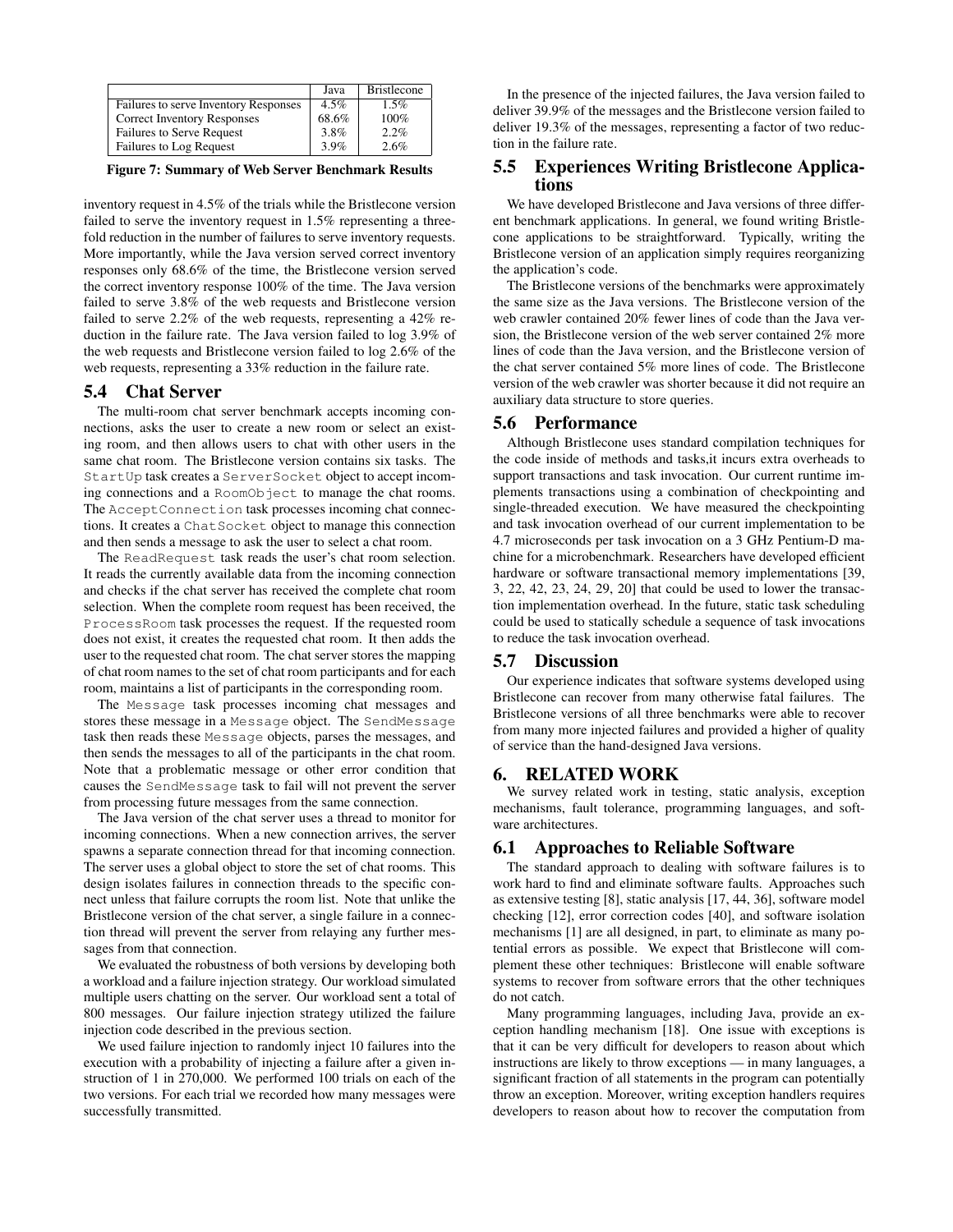a failure — note that the failed operation may leave critical data structures in inconsistent, partially updated states.

Software fault tolerance researchers have developed many methods to address software failures. Recovery blocks[4] allow a developer to provide multiple implementations of a given algorithm and an acceptance test for these implementations. This technique requires the developer to expend the effort to develop multiple implementations of a given algorithm and an acceptance test for the recovery block. Furthermore, the recovery block technique may fail if the algorithms share a common defect or if there is an error in the acceptance test.

Backward recovery uses a combination of checkpointing and acceptance tests (or error detection) to prevent a software system from entering an incorrect state [46, 33, 10, 45]. Unfortunately, it can be difficult to handle deterministic failures using backward recovery as the same software error will likely cause the software system to repeatedly fail. Forward recovery uses multiple copies of a computation to recover from transient errors [26]. Forward recovery is designed to handle intermittent failures — it cannot help deterministic errors that affect all copies of the computation.

Databases utilize transactions to ensure that the database is never left in a half-updated state by a partially completed sequences of operations [19]. Transactions ensure that either all or none of the operations update the database. Researchers have developed software transactional memory to provide transactions to software systems as an alternate synchronization method [39, 3, 22, 42, 23].

In N-version programming, the developer constructs a software system out of multiple, independent implementations and a decision algorithm to decide which result to use in the event of a disagreement [6]. However, N-version programming may be prohibitively expensive. It requires multiple implementations which must be independent enough to not share failure modes but similar enough to be comparable. It can be difficult to ensure that the different versions are not vulnerable to the same failure modes.

There has recently been renewed interest in developing recovery mechanisms. The Recovery-Oriented Computing project has explored integrating an undo operation into software systems [32] and constructing systems out of a set of individually rebootable components [9]. Failure oblivious computing is designed to address memory errors in C programs [35]. It detects erroneous memory operations and discards illegal write operations and manufactures values for invalid read operations. DieHard handles similar memory errors by using replication and randomization of the memory layout [7]. Randomization probabilistically ensures that illegal memory operations can only damage data structures in one of the replicants.

Specification-based data structure repair automatically generates repair algorithms from declarative consistency specifications [15] and imperative consistency checking code [28]. This technique enables software systems to recover from data structure consistency errors. The results from this research indicate that the generated repair algorithms can effectively repair inconsistent data structures in these software systems to enable the software systems to continue to operate successfully in cases where the original application would have failed.

Researchers have used meta-languages to decompose numerical computations into parallelizable tasks [34]. This technique is applicable to parallelizable numerical computations that compute the answers to many subproblems and then combine these answers to compute an overall answer. If one of the subcomputations fails, this approach simply ignores the failure. The developer uses random sampling to estimate how likely a failure is to yield unacceptable results. Bristlecone is designed to handle a broader class of software systems including servers, control systems, and office applications. Bristlecone is designed for software systems that may require stronger correctness guarantees; Bristlecone uses consistency checking and rollback to prevent software errors from corrupting critical data structures. Bristlecone also uses developer-provided specifications to guarantee that the software systems continued execution is safe.

## 6.2 Related Languages

A key component of Bristlecone is decoupling unrelated conceptual operations and tracking data dependences between these operations. This part of Bristlecone is related to the dataflow computational model. Dataflow computation keeps track of data dependences between operations so that the operations can be parallelized [27]. Dataflow programs consist of a set of operations connected by queues. However, dataflow languages are not design to handle failures. Failures will either cause corrupt values to be placed in the queues, likely further propagating the error, or cause an operation to fail to place any value in the queue (possibly causing other operations to pair the wrong values together).

Tuple-space languages, such as Linda [16], also decouple computations to enable parallelization. The threads of execution communicate through a set of primitives that manipulate a global tuple space. These primitives add, read, and remove tuples of values from a global tuple-space. However, these language were not designed to address software errors. Software errors can permanently halt threads of execution in these languages causing the system to eventually fail. Simply automatically restarting these threads is unlikely to work as local state has been lost. Furthermore, the communication primitives can be used in a very general fashion — automatically extracting communication patterns can be difficult.

The orchestration language Orc [11] specifies how work flows between tasks. Orc is designed to decouple operations and expose parallelism. Note that if an operation fails, any work (and any corresponding data) flowing through the task may be lost. Since the goal of Orc is not failure recovery, it was not designed to contain mechanisms to recover data from failed tasks. Therefore, errors can cause critical information to disappear, eventually causing the software system to fail. Bristlecone uses flags to keep track of the conceptual states (or roles) that objects are in, enabling software systems to recover data from software errors and to continue to execute successfully.

Actors communicate through messages [25, 2]. Actors were originally designed as a concurrent programming paradigm. Failures may cause actors to drop messages and corrupt or lose their state. Bristlecone's objects persist across task failures and can still be used by other tasks. Moreover, state corruption in actors can cause actors to permanently crash. Since Bristlecone's tasks are stateless, a previous failure of task do not affect future invocations of the task on different inputs.

Argus is a distributed programming language that organizes processes under guardians and isolates a process failure to the guardian under which it executes [30]. Inconsistencies could potentially cause the enclosing guardian to shut down. Argus supports failure recover through an exception handling mechanism. This approach is complementary to Bristlecone: a developer can write exception handlers for anticipated failures and Bristlecone can be used to recover from unexpected failures.

Oz is a concurrent, functional language that organizes computations as a set of tasks [41, 31]. Tasks are created and destroyed by the program. A task becomes reducible (executable) once the constraint store satisfied the task's guard. Task reducibility is monotonic — once a task is reducible it is always reducible. Task activation in Bristlecone is not monotonic — the developer can tem